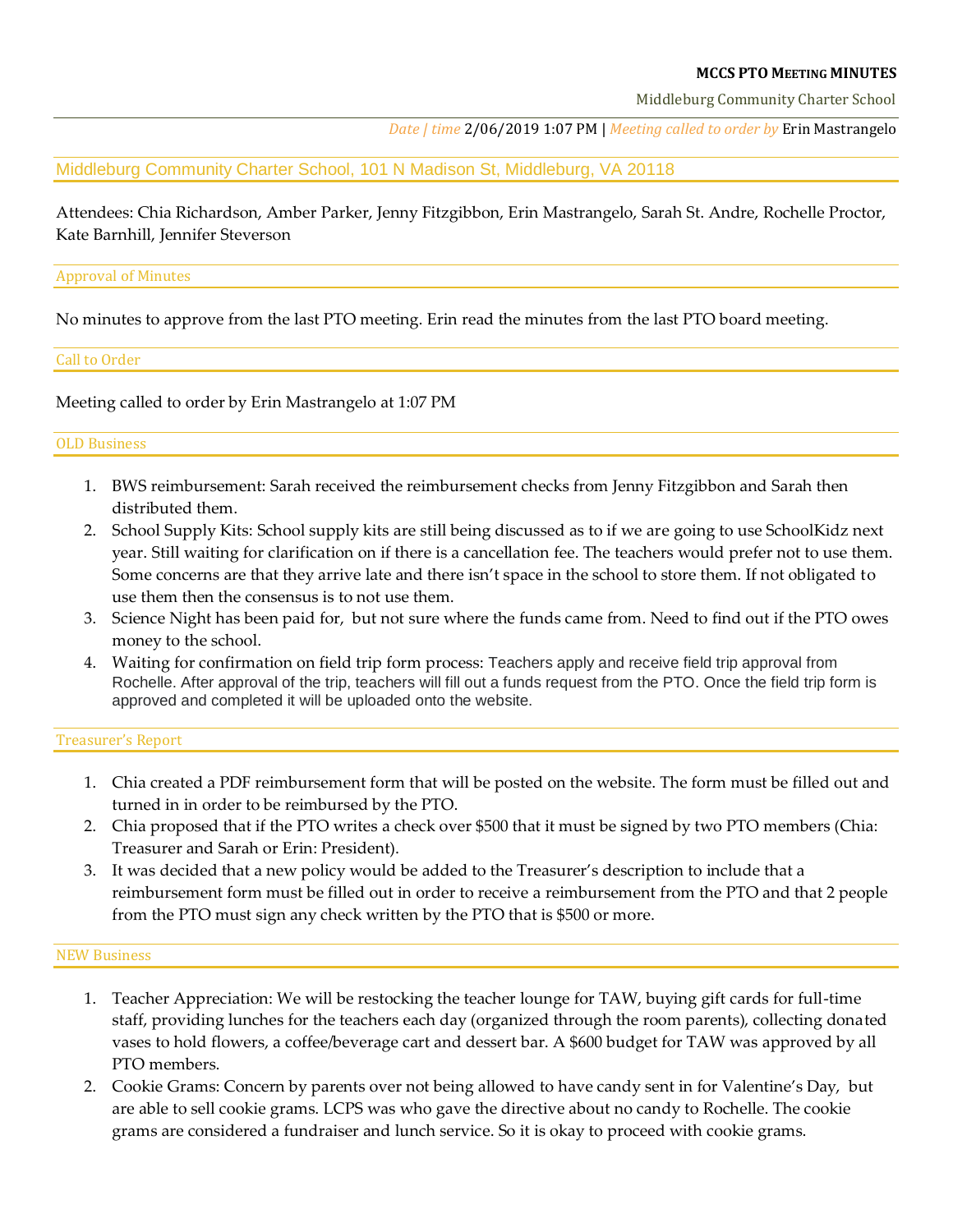- 3. Chick-Fil-A Spirit Night: The town hall meeting was rescheduled to the same night as the Chick-Fil-A Spirit night. So it was decided to move the spirit night to Monday, Feb. 25 so that there are not two events on the same night.
- 4. Bowling Night: A decision was made to cancel Bowling Night for this year.
- 5. Movie Night: Canceling the contract for Movie Night for this year. Possibly looking into getting a contract that would cover the entire year next year instead. Looking into the possibility of umbelling the movie contract under LCPS. \$49 cancel fee applies. PTO will receive a refund of money already paid, less the \$49.
- 6. PTO Mailbox: Erin is going to check it weekly and distribute mail where it needs to go. Discussed organizing the mailbox with manilla envelopes so that PTO things are easier to distribute to the appropriate people.
- 7. Disseminating Information: Discussed how to get timely information out to parents in the quickest and most efficient manner. Possibility of looking into Remind, through Verizon, to use for next year.
- 8. PTO Packet: Look into creating a PTO packet that can be handed out to new families when they arrive at MCCS. That way they can have all of the information they need to know about the PTO in one spot.
- 9. PTO Facebook Page: Jenny went through and removed all of the families that no longer attend MCCS.
- 10. SMT Representative: SMT Representative: Discussed who should be the SMT representative from the PTO. Previous PTO board voted Jenny Fitzgibbons as the PTO representative and no change was made.
- 11. General PTO Meetings: Will have 1 general PTO meeting per quarter. Talked about possibly offering childcare during PTO meetings and/or providing pizza so that it is easier for parents to attend the meetings. Also discussed possibly combining a PTO meeting with a school event.

## Action Items

# Erin:

- Reply on Facebook about Valentine's Day candy/ cookie grams
- Will take care of the PTO mailbox weekly
- Will talk with Angela about getting new families on the email distribution list
- Help with purchasing items for TAW

### Chia:

- Write a reimbursement check to Jenny Fitzgibbon and MCCS for BWS
- Post reimbursement forms and instructions in the PTO folder
- Help with purchasing items for TAW

### Jen Steverson:

- Meet with Rhonda to update the website and calendar
- Update the reimbursement form on the website

### Amber:

- Help with purchasing items for TAW
- Coordinate purchasing items for TAW
- Will find vases for TAW

### Jenny Fitzgibbon:

- Cancel contract for movie night
- Contact Chick-Fil-A to reschedule spirit night
- Make Rochelle an admin on the PTO Facebook page
- Create a Doodle Poll to determine the next PTO board meeting (Feb.)

### Rochelle:

- Look into umbrellaing movie contract under LCPS
- Confirm process for field trip funds